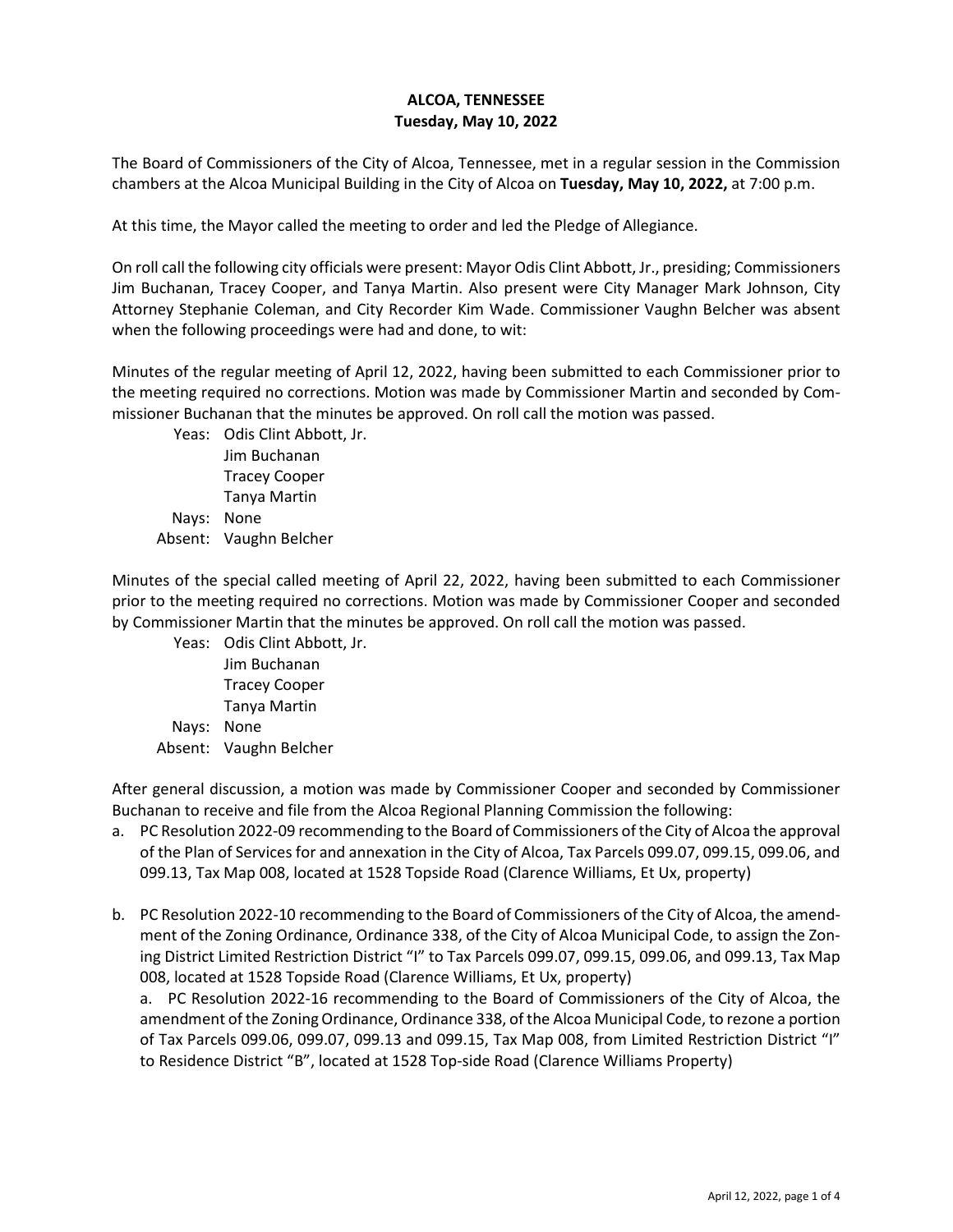b. PC Resolution 2022-17 recommending to the Board of Commissioners of the City of Alcoa, the amendment of Title 14 of the Alcoa Municipal Code, Zoning and Land Use Control, General Provisions (Accessory Structures/Maximum Size)

Yeas: Odis Clint Abbott, Jr. Vaughn Belcher Jim Buchanan Tracey Cooper Tanya Martin

Nays: None

On roll call the motion was passed by unanimous vote. Thereupon the Mayor declared the action was so taken.

At this time, the Mayor announced that agenda business item number one, to receive and file PC Resolutions 2022-12, 2022-13, 2022-14, and 2022-15 from the Alcoa Regional Planning Commission, be deferred.

A motion was made by Commissioner Cooper and seconded by Commissioner Martin to authorize the execution of a Certificate of Compliance for a retail food store wine license to Weigel Stores, Inc. for the two following retail food stores:

• Weigel Stores, Inc., d.b.a. Weigel's #50, located at 2024 Topside Road, Louisville, TN 37777

• Weigel Stores, Inc., d.b.a. Weigel's #92, located at 1150 Hunter's Crossing Drive, Alcoa, TN 37701.

On roll call the vote was as follows:

Yeas: Odis Clint Abbott, Jr.

Jim Buchanan Tracey Cooper Tanya Martin

Nays: None

Absent: Vaughn Belcher

On roll call the motion was passed by unanimous vote. Thereupon the Mayor declared the action was so authorized.

A motion was made by Commissioner Buchanan and seconded by Commissioner Cooper to authorize the execution of Task Order 3 service agreement with LDA Engineering for consultant engineering work to produce design drawings for replacement of galvanized watermains.

On roll call the vote was as follows:

Yeas: Odis Clint Abbott, Jr. Jim Buchanan Tracey Cooper Tanya Martin

Nays: None

Absent: Vaughn Belcher

On roll call the motion was passed by unanimous vote. Thereupon the Mayor declared the action was so authorized.

A motion was made by Commissioner Cooper and seconded by Commissioner Buchanan that an ordinance, the caption of which follows, be passed on first reading: AN ORDINANCE AMENDING TITLE 18 CHAPTER 2 OF THE ALCOA MUNICIPAL CODE REGULATING SEWAGE DISPOSAL.

On roll call the vote was as follows:

Yeas: Odis Clint Abbott, Jr. Jim Buchanan Tracey Cooper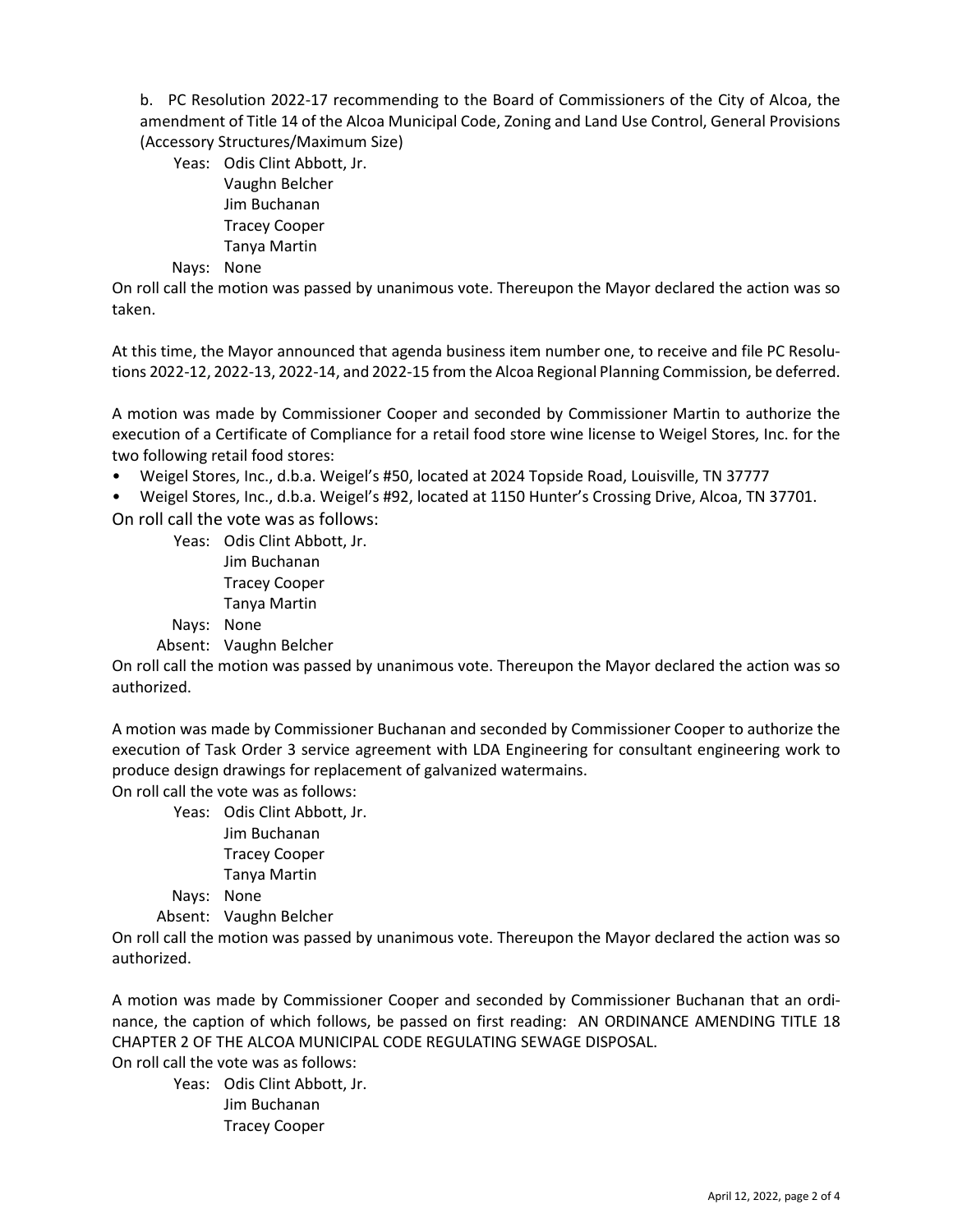Tanya Martin Nays: None Absent: Vaughn Belcher First reading: Motion passed.

A motion was made by Commissioner Martin and seconded by Commissioner Buchanan that an ordinance, the caption of which follows, be passed on second reading: AN ORDINANCE VACATING, ABAN-DONING AND CLOSING A PUBLIC RIGHT-OF-WAY (IN ITS ENTIRETY) BEING A 15-FOOT ALLEY WITHIN THE 200 BLOCK OF THE BASSEL SUBDIVISION OFF SANDERSON STREET (PC Res 2022-11) (Public Hearing – 4/12/2022).

On roll call the vote was as follows:

Yeas: Odis Clint Abbott, Jr. Jim Buchanan Tracey Cooper Tanya Martin

Nays: None

Absent: Vaughn Belcher

Motion passed. Thereupon the ordinance was given number 22-540 and enrolled in the Ordinance Book.

A motion was made by Commissioner Cooper and seconded by Commissioner Martin that an ordinance, the caption of which follows, be passed on second reading: AN ORDINANCE TO AMEND THE BUDGET OF THE CITY OF ALCOA FOR FISCAL YEAR 2021-2022.

On roll call the vote was as follows:

Yeas: Odis Clint Abbott, Jr. Jim Buchanan Tracey Cooper Tanya Martin Nays: None Absent: Vaughn Belcher

Motion passed. Thereupon the ordinance was given number 22-541 and enrolled in the Ordinance Book.

A motion was made by Commissioner Buchanan and seconded by Commissioner Cooper that a resolution, the caption of which follows, be adopted: A RESOLUTION REQUESTING THE BLOUNT COUNTY COMMIS-SION DISCONTINUE THE PRACTICE OF ASSESSING PROPERTY TAXES DEDICATED FOR FUTURE CAPITAL ED-UCATION EXPENDITURES WITHOUT SHARING THOSE TAX DOLLARS WITH THE TAXPAYERS OF THE CITIES OF ALCOA AND MARYVILLE BASED ON THE WEIGHTED FULL-TIME EQUIVILENT AVERAGE DAILY ATTEND-ANCE OF ALL THREE COUNTY PUBLIC SCHOOL DISTRICTS AS PUBLISHED BY THE TENNESSEE DEPARTMENT OF EDUCATION.

On roll call the vote was as follows:

Yeas: Odis Clint Abbott, Jr.

Jim Buchanan Tracey Cooper

Tanya Martin

Nays: None

Absent: Vaughn Belcher

Thereupon the resolution was given number R22-423 and enrolled in the Resolution Book.

There being no further business, a motion was made by Commissioner Martin and seconded by Commissioner Cooper that the meeting be adjourned. On roll call the vote was as follows: